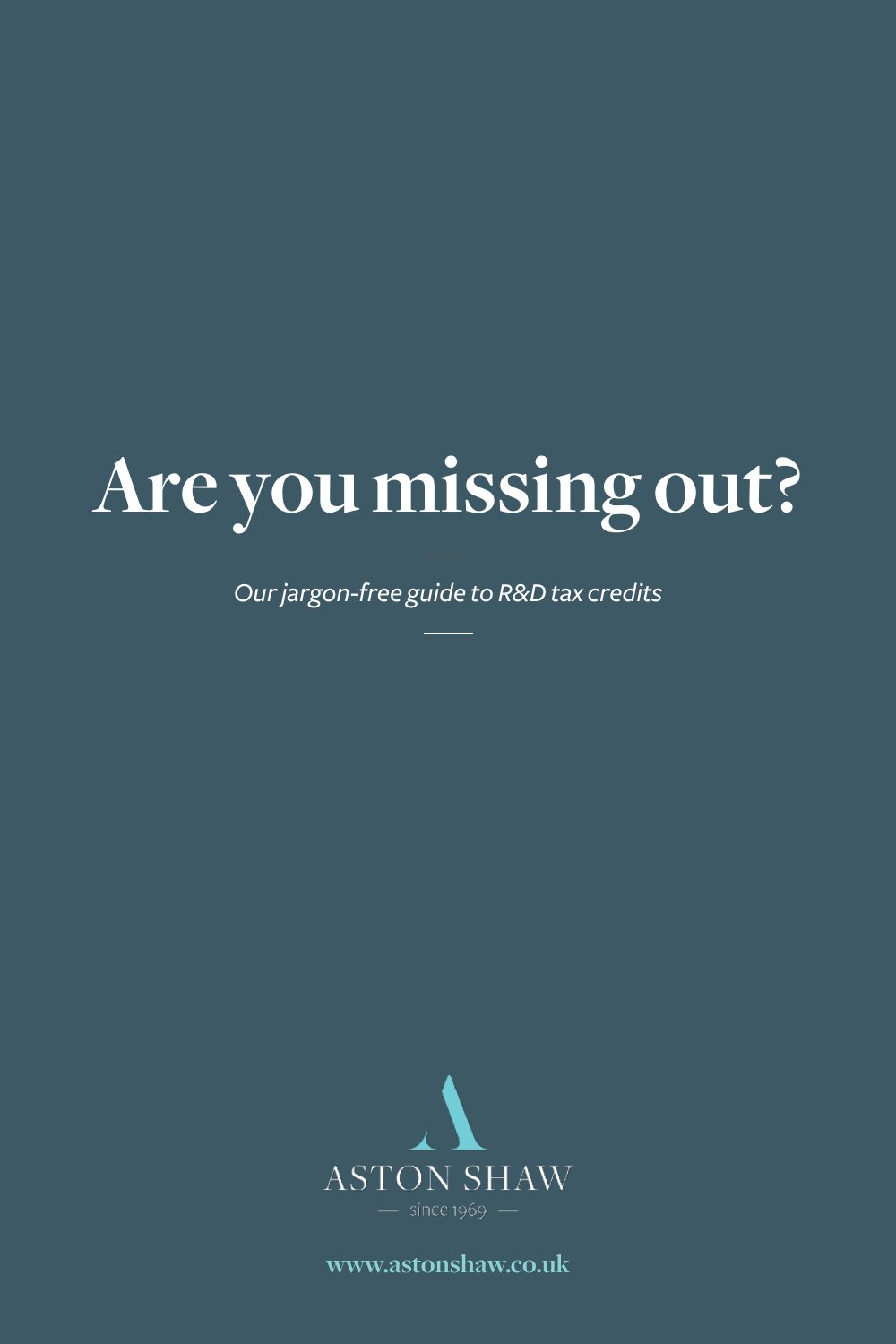### What is R&D?

Research and Development tax credits, commonly referred to as simply 'R&D' is a government incentive designed to drive forward innovation across multiple industries.

This is an opportunity for you to reduce your corporation tax bill or receive a refund from HMRC based upon the working hours your business dedicates to R&D.

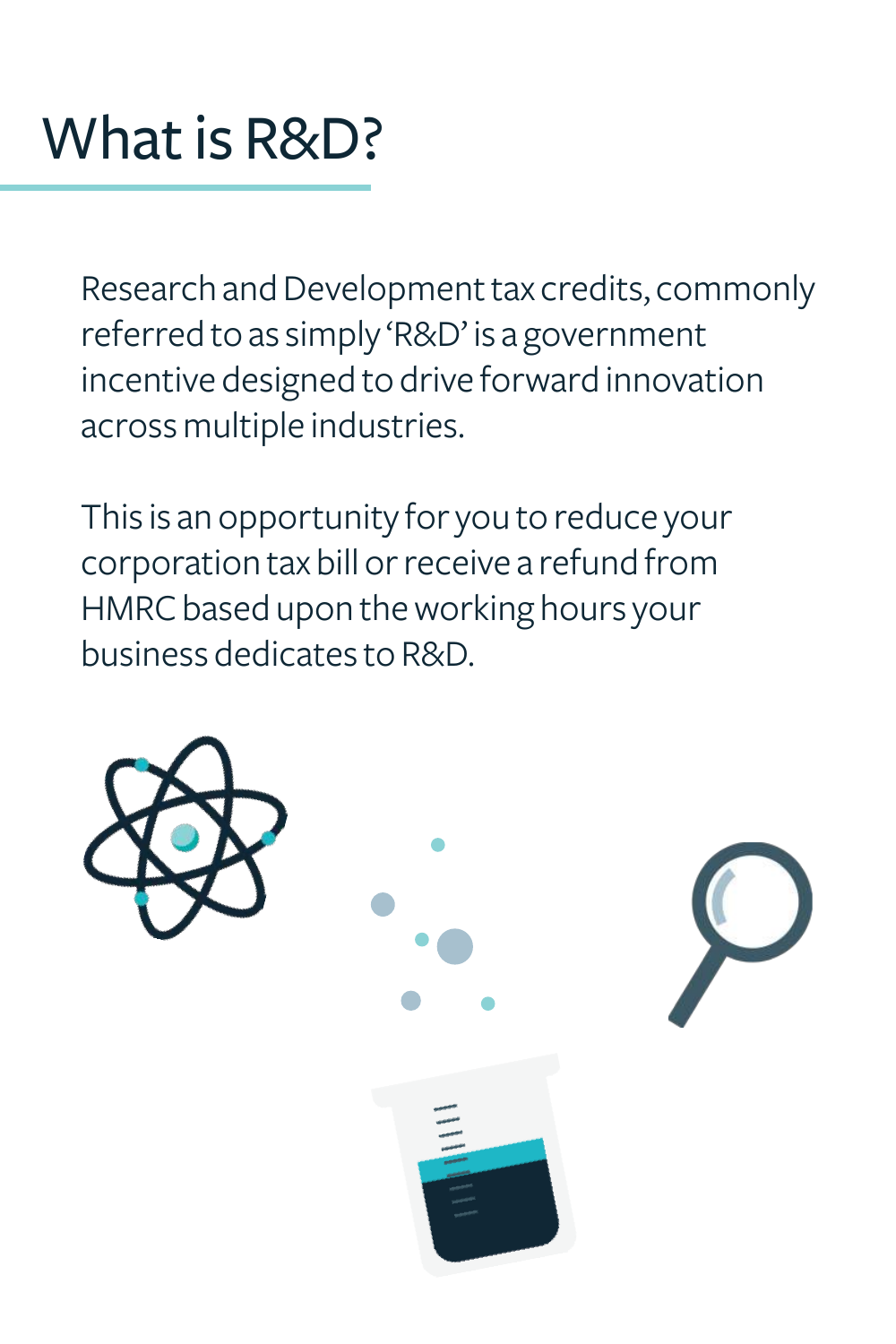## Keep in mind:

R&D is not limited to scientists in lab coats. It is this common misconception that steers people away from claiming R&D that they otherwise would be entitled to. R&D has a much wider scope than most people realise, and you should not be put off by thinking such relief is reserved solely for mad professors. R&D is available to any business that invests time and money into research and development.

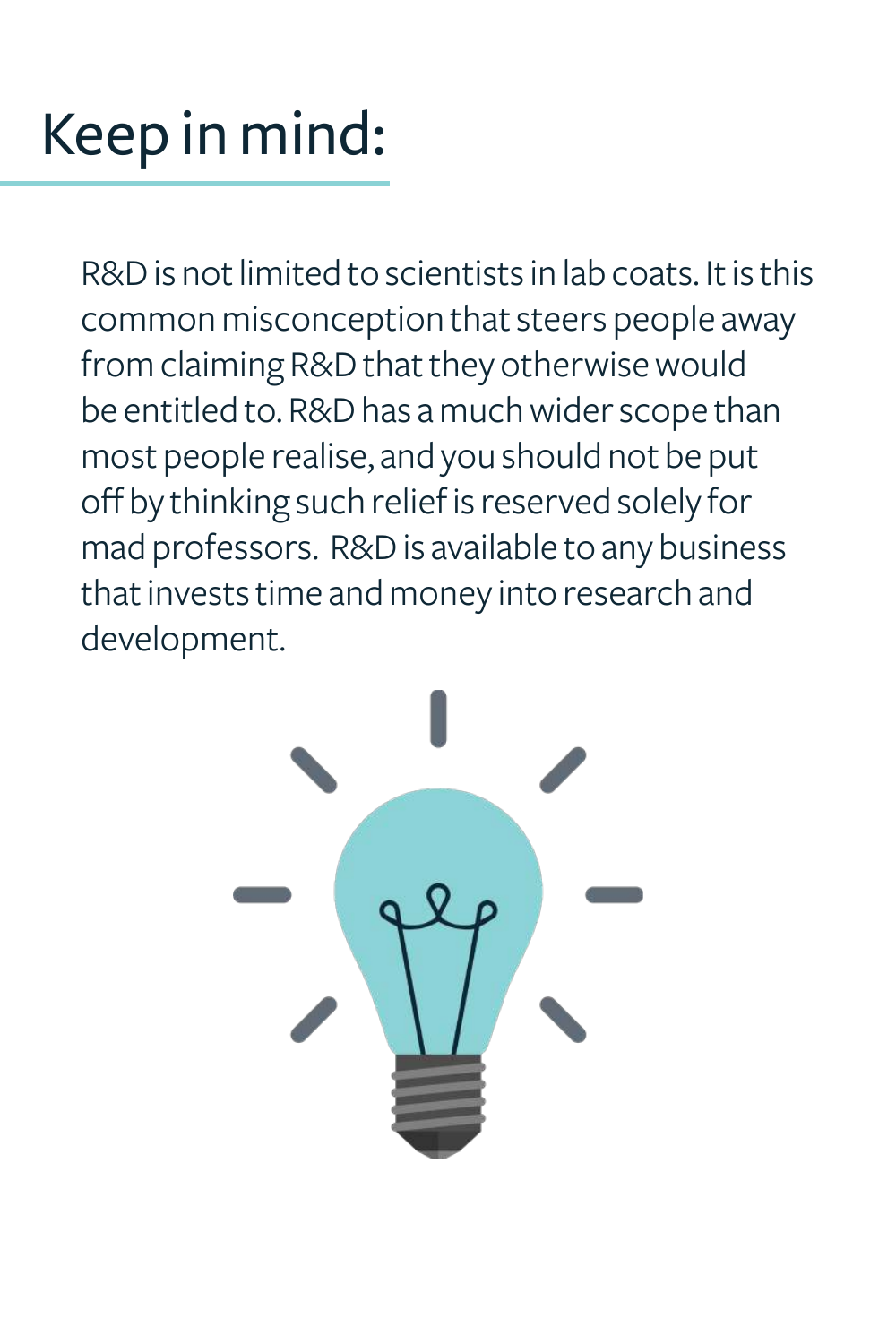# Who is Eligible for R&D?

So, what business activities qualify as research and development?

To list every possible project that could qualify for R&D would make this document rival the page count of Leo Tolstoy's *War and Peace.* However, according to gov.uk, to get R&D relief you need to explain how a project:



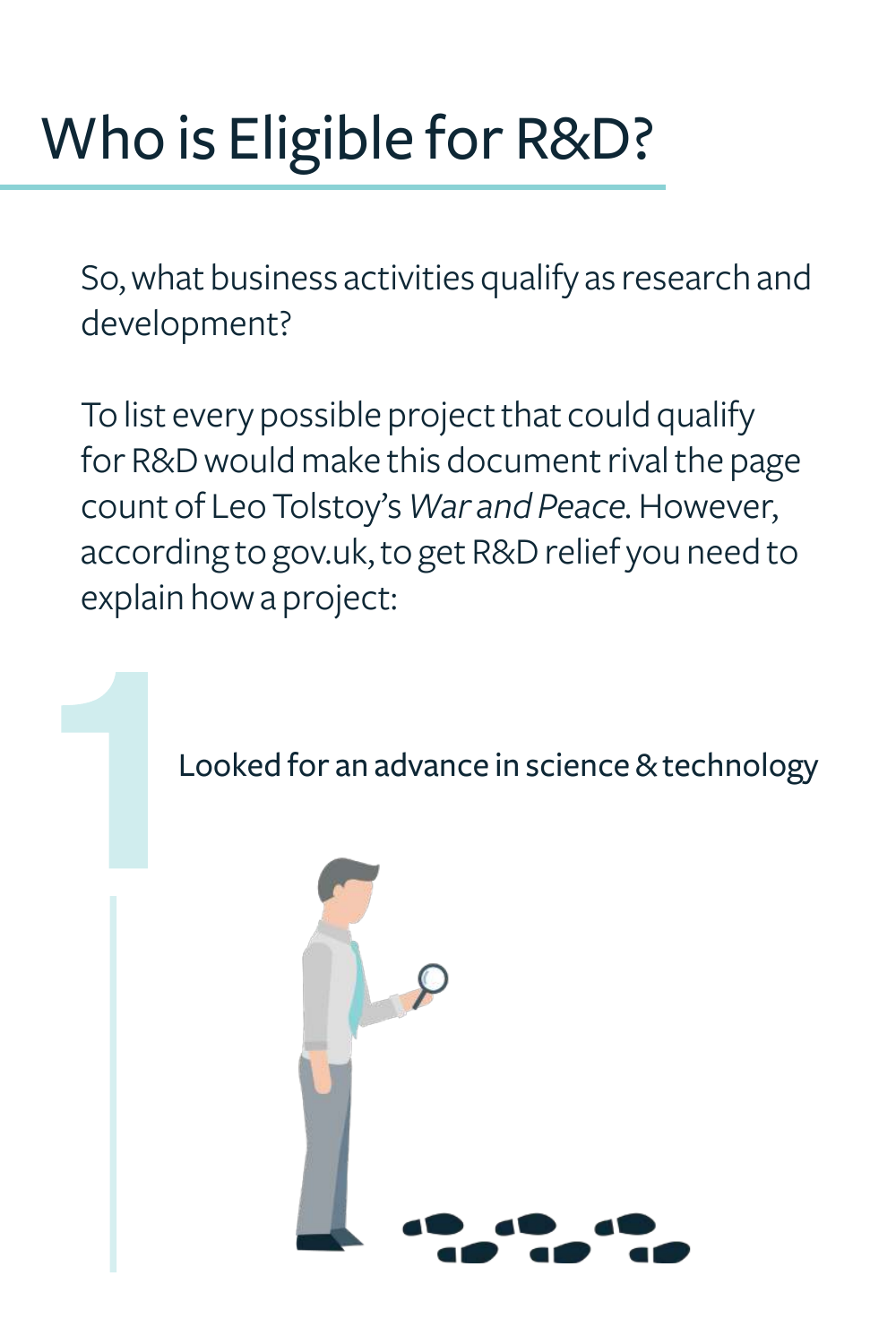

Tried to overcome an uncertainty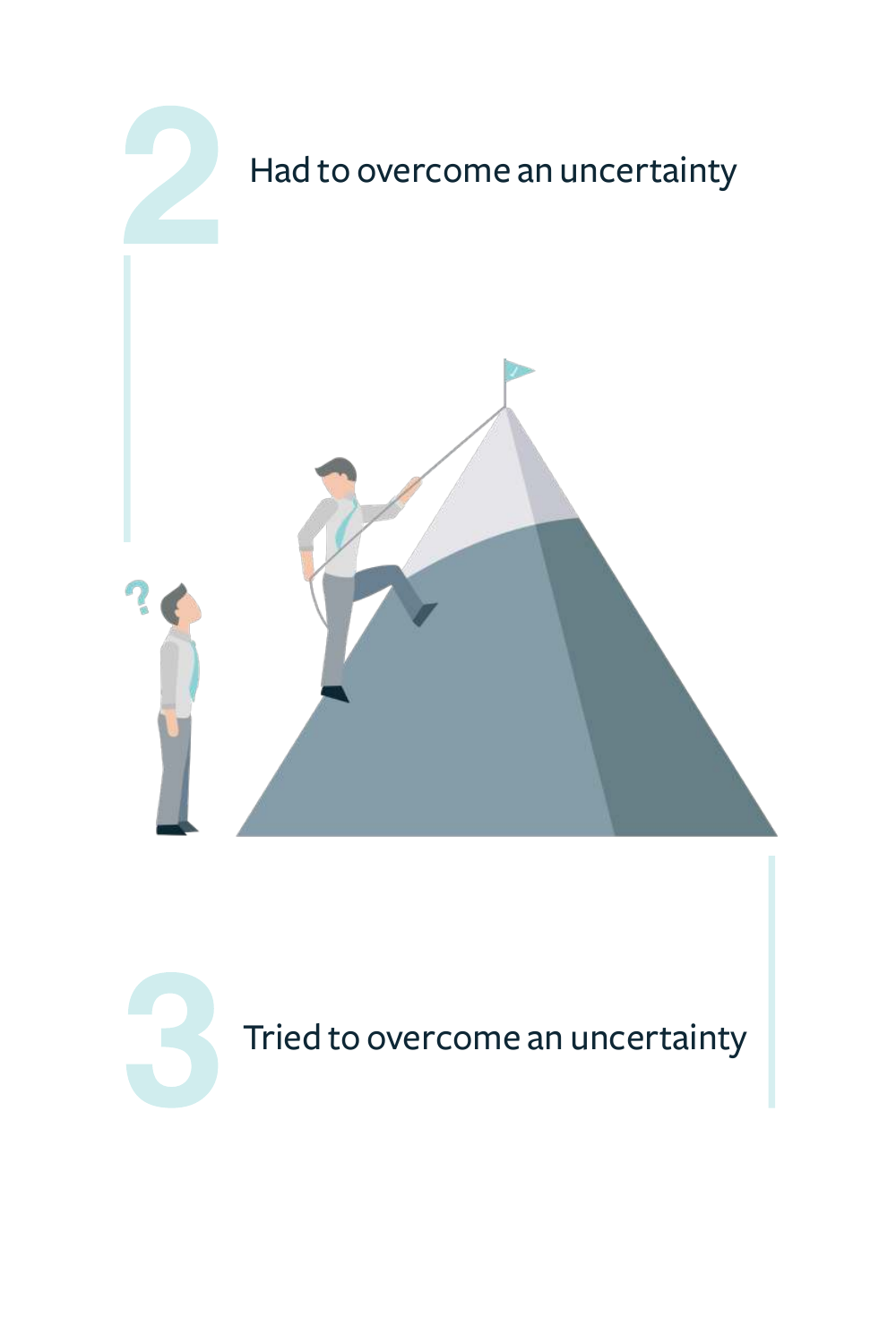

Providing these criteria are met, you could save thousands in tax relief. From our experience, the criteria can often be met in seemingly unlikely projects.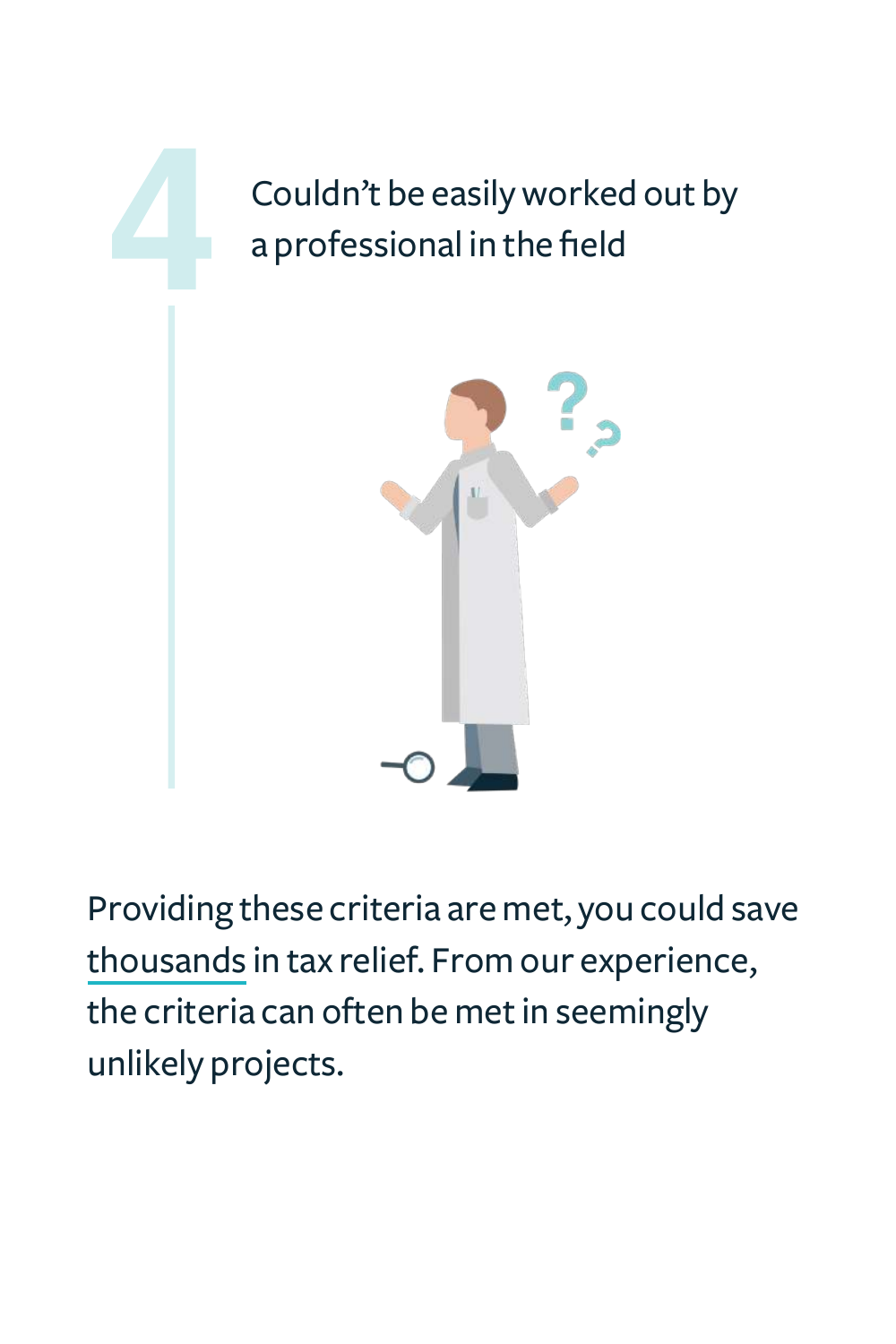As with capital allowances, we often find that R&D is under-claimed, meaning vast numbers of businesses are missing out on some significant tax relief.

We can help. We have the specialist knowledge and extensive experience required to ensure that if you have a claim, we will achieve the very best result for you. The intricacies and finer details of R&D can be complex, so a professional approach that comes from a position of understanding is always necessary.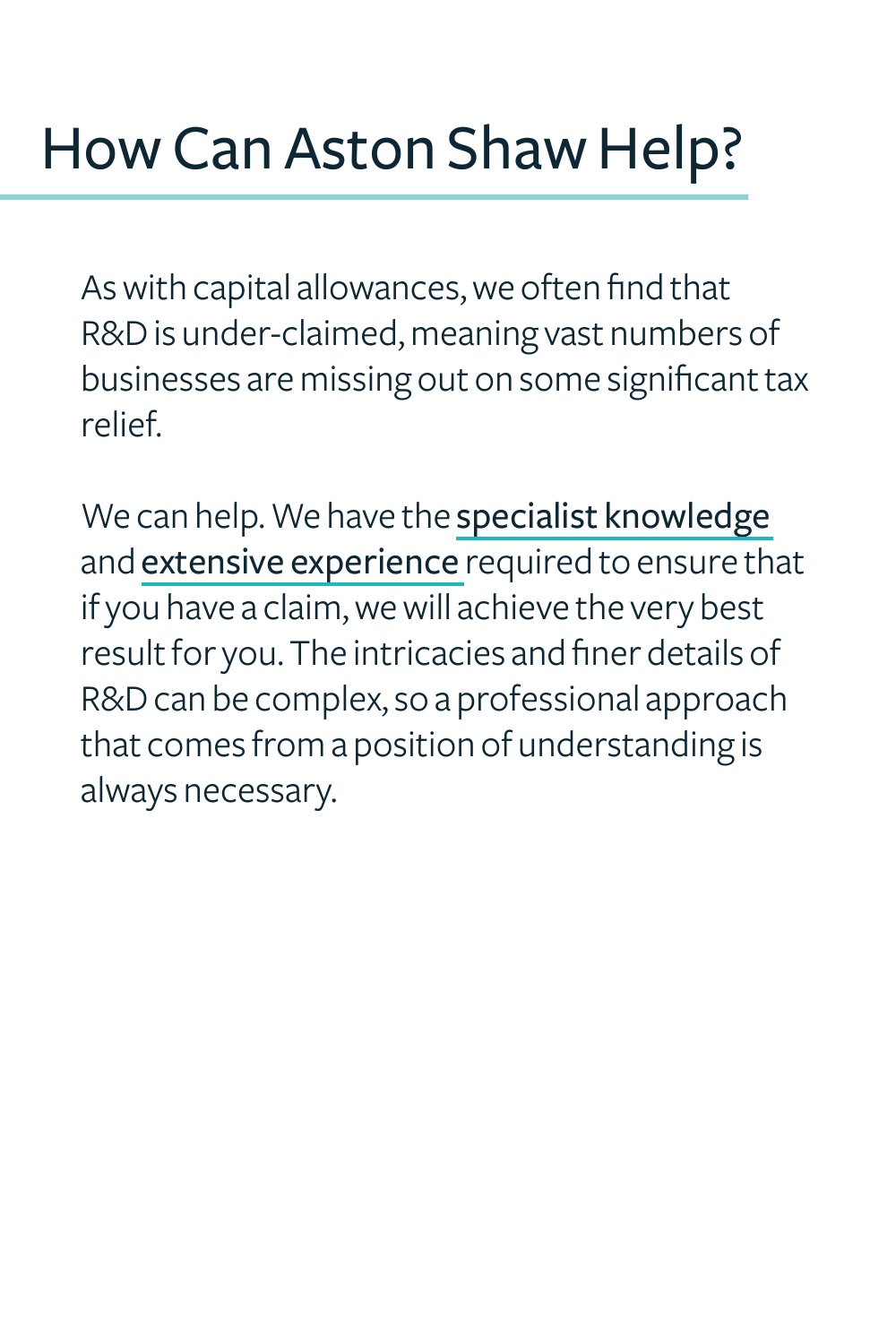### How Can Aston Shaw Help?

Our process starts with learning about your business and the nature of the projects it's involved in. Once we've established a thorough understanding of your business and its activities, we can review and indentify areas that qualify you for R&D tax credits. After ascertaining that you are eligible, we can begin the process of providing you with the best possible tax savings.

You really could be missing out on thousands of pounds of tax savings or even a refund! To take the first step, we recommend you contact us so we can begin to assess your situation.

Contact us

#### **www.astonshaw.co.uk**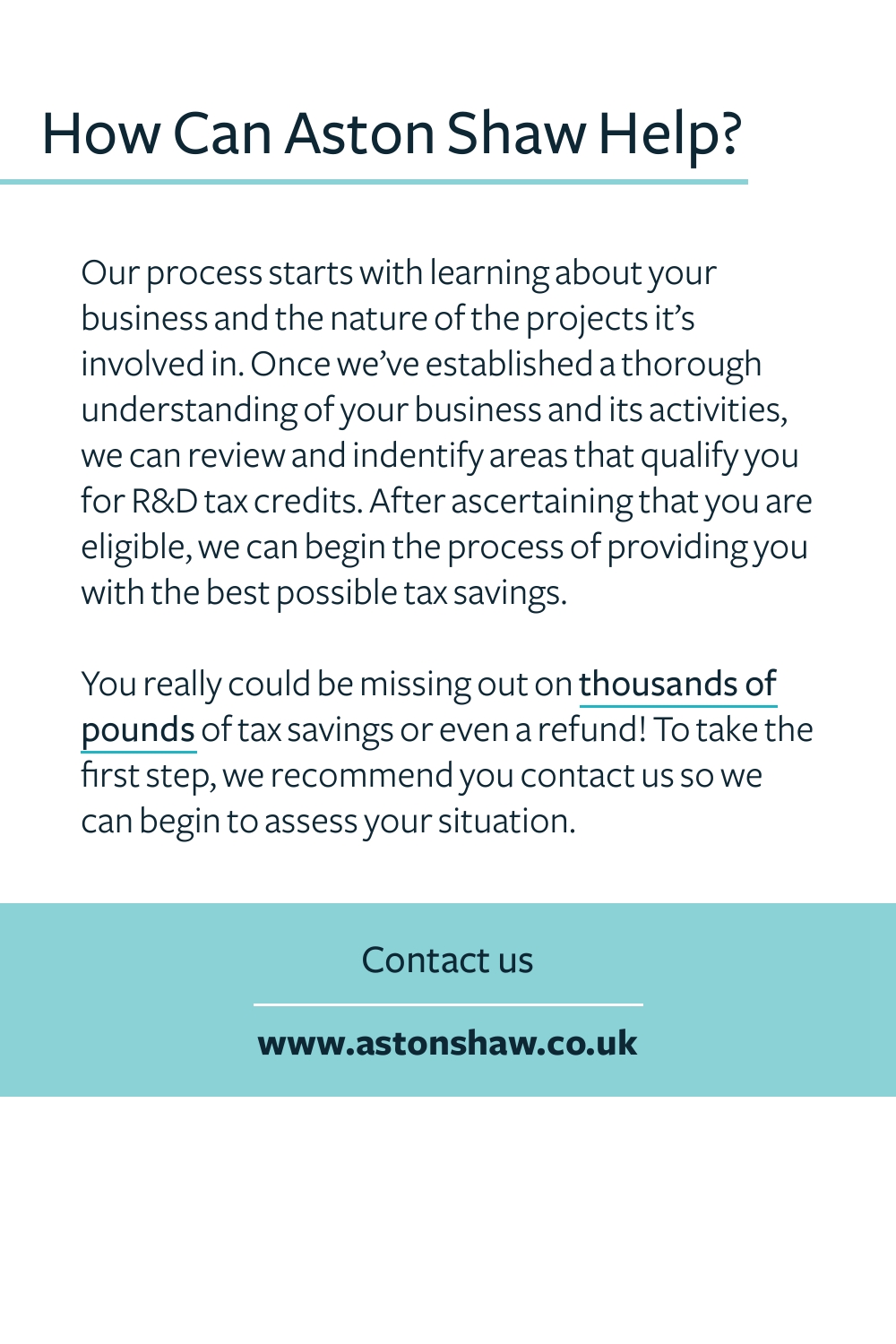### Case Study #1

Our client manufactures a variety of unique, quirky outbuildings and structures, the difference being that they tend to have a modern twist. After meeting with the business, we conducted an extensive analysis that highlighted several areas that could qualify for R&D. In the end, the company was able to claim a cash refund of £11,000.

| £9,500  |
|---------|
| £11,000 |
|         |

66

*When I approached Aston Shaw I was faced with an annual tax bill of £9,500. Aston Shaw were able to identify costs qualifying for R&D, and this propelled me into a positive tax position where I was able to claim back £11,000 from HMRC.*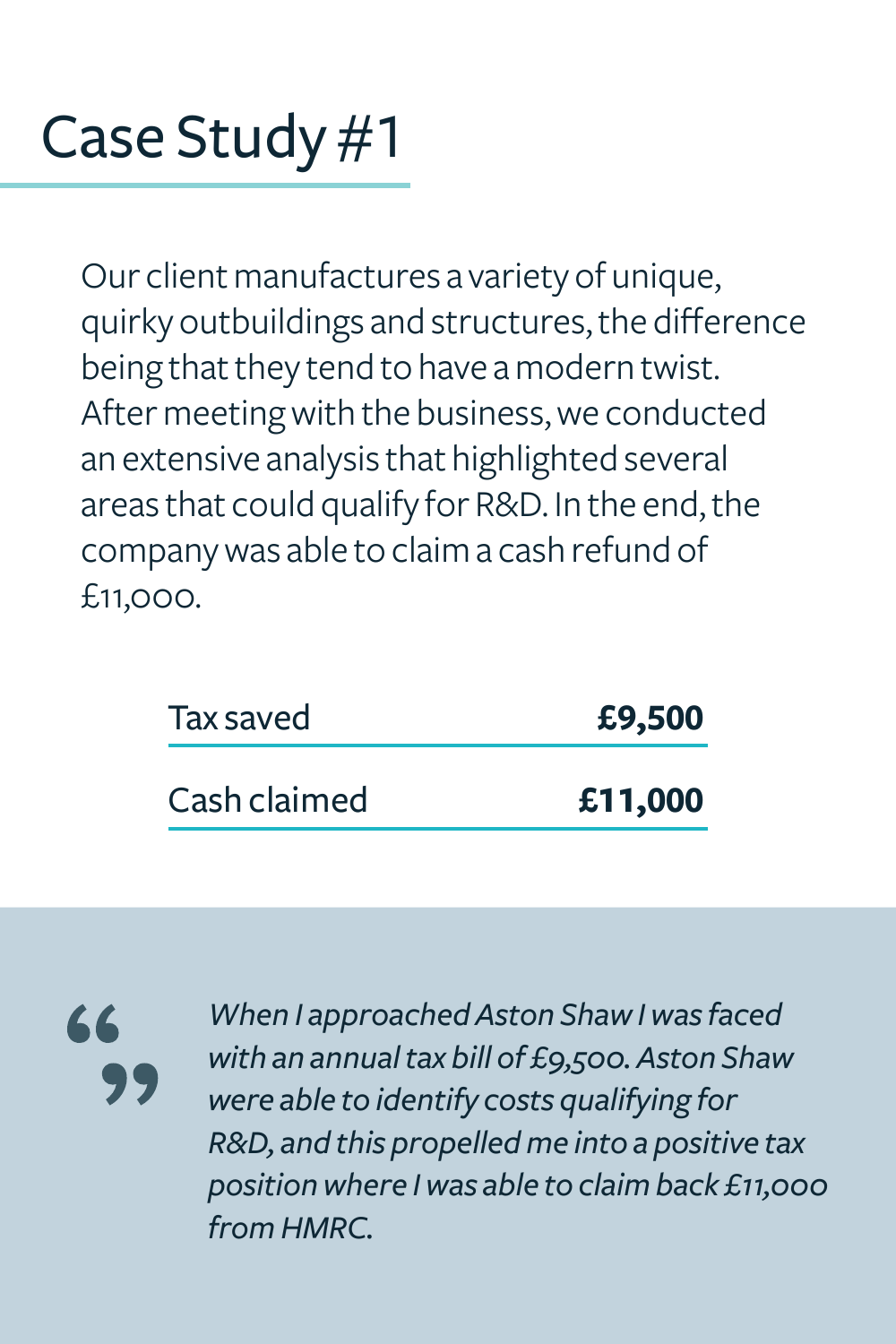### Case Study #2

Our client is a large insurance provider that grew tired of using Customer Relationship Management (CRM) systems that weren't quite right for their business. They decided to design their own piece of software from scratch. Upon learning about this, we informed the client that such an activity was likely to qualify them for R&D. The result we ultimately achieved for them meant that instead of the client paying HMRC £15,000, HMRC paid them £25,000.

| Tax saved    | £15,400 |
|--------------|---------|
| Cash claimed | £25,000 |

66

*Aston Shaw advised me there was potential to claim R&D, especially as the cost involved in developing the software was associated with an element of risk. Following the production of the software, Aston Shaw advised me to protect my product with a patent, thus ensuring 10% corporation tax on any sales made. A particularly practical piece of hand-in-hand advice.*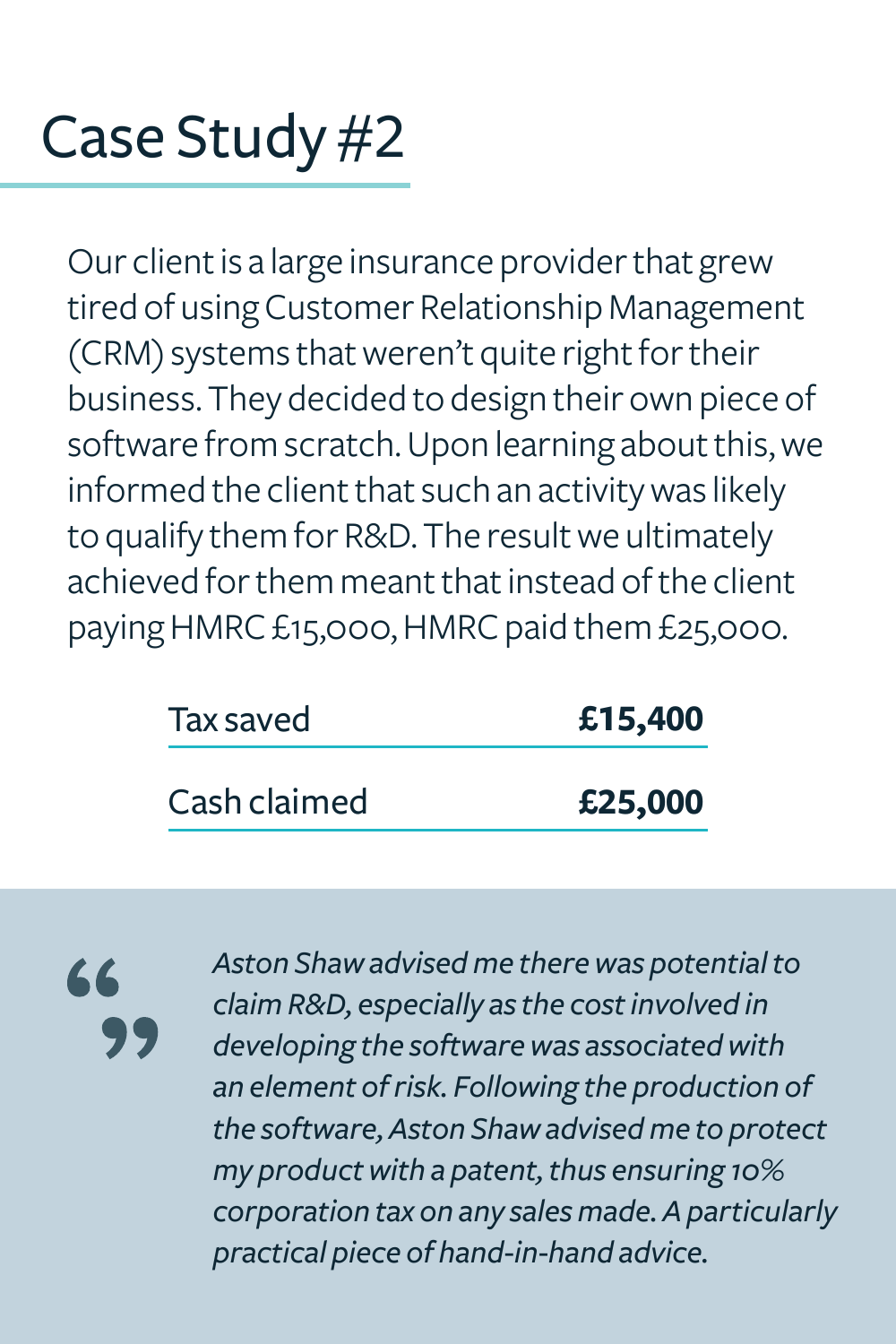### Case Study #3

An engineering company known for designing and creating quality components for the defence and aerospace industry approached us enquiring about R&D. They'll probably be the first to admit that they weren't expecting to save much, perhaps a slight discount off their tax bill at best. When we revealed that not only could we abolish their tax bill altogether, we could also claim a total of £49,000 to fund the creation of a new product, both we and client were extremely happy with the results.

| Tax saved    | £60,000 |
|--------------|---------|
| Cash claimed | £49,000 |

66

*Aston Shaw are clearly very knowledgeable in this field; every part of the process was conducted professionally and thoroughly. I have no doubt in my mind that Aston Shaw saved us the maximum amount possible through R&D claims. I still have to pinch myself when I think about how much we were able to gain through R&D.*